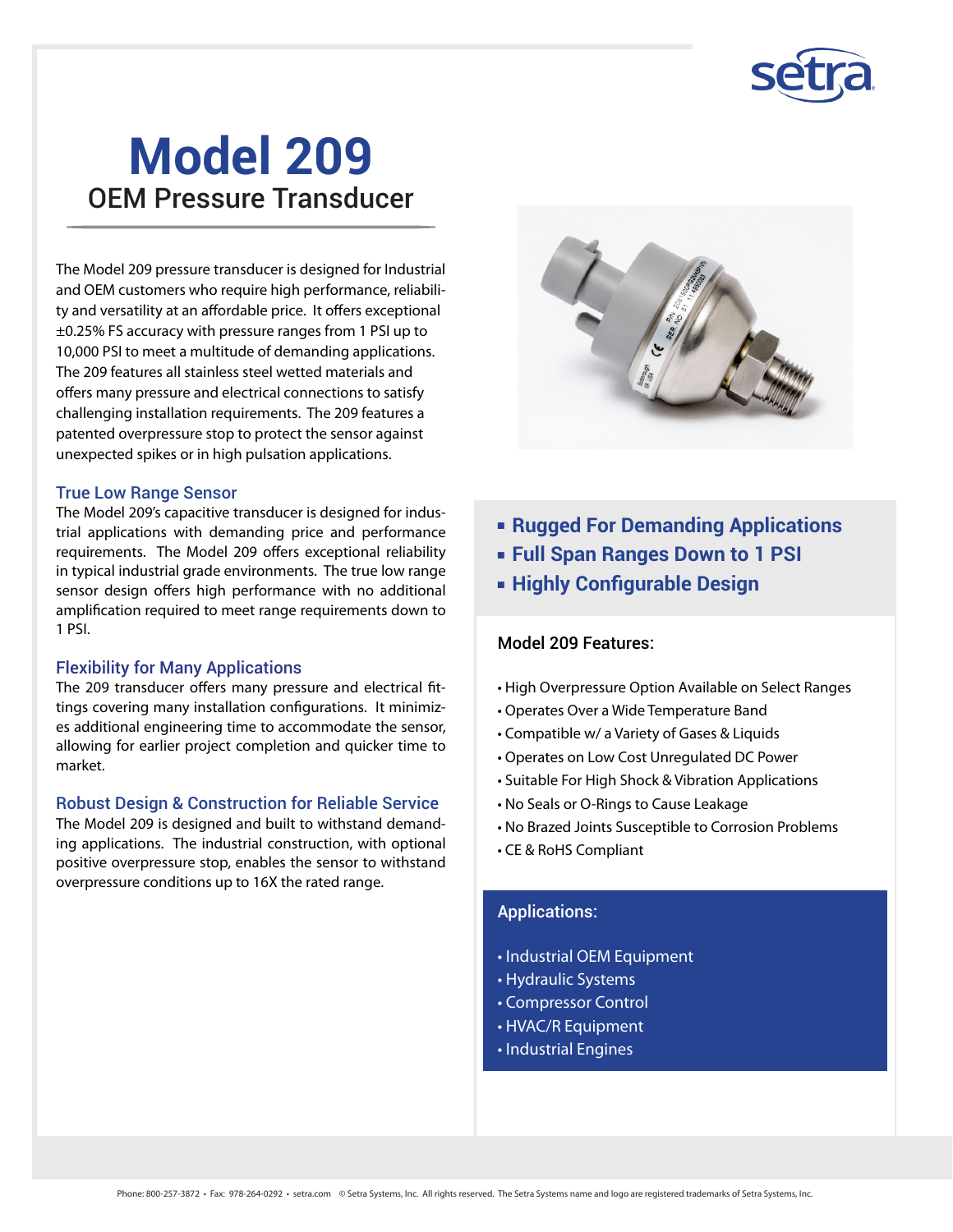

## DIMENSIONS









*Top View* Mating Hirschmann Connector G4WIF available. See table below to order.



Mating Packard Connectors available. See table below to order.

in. mm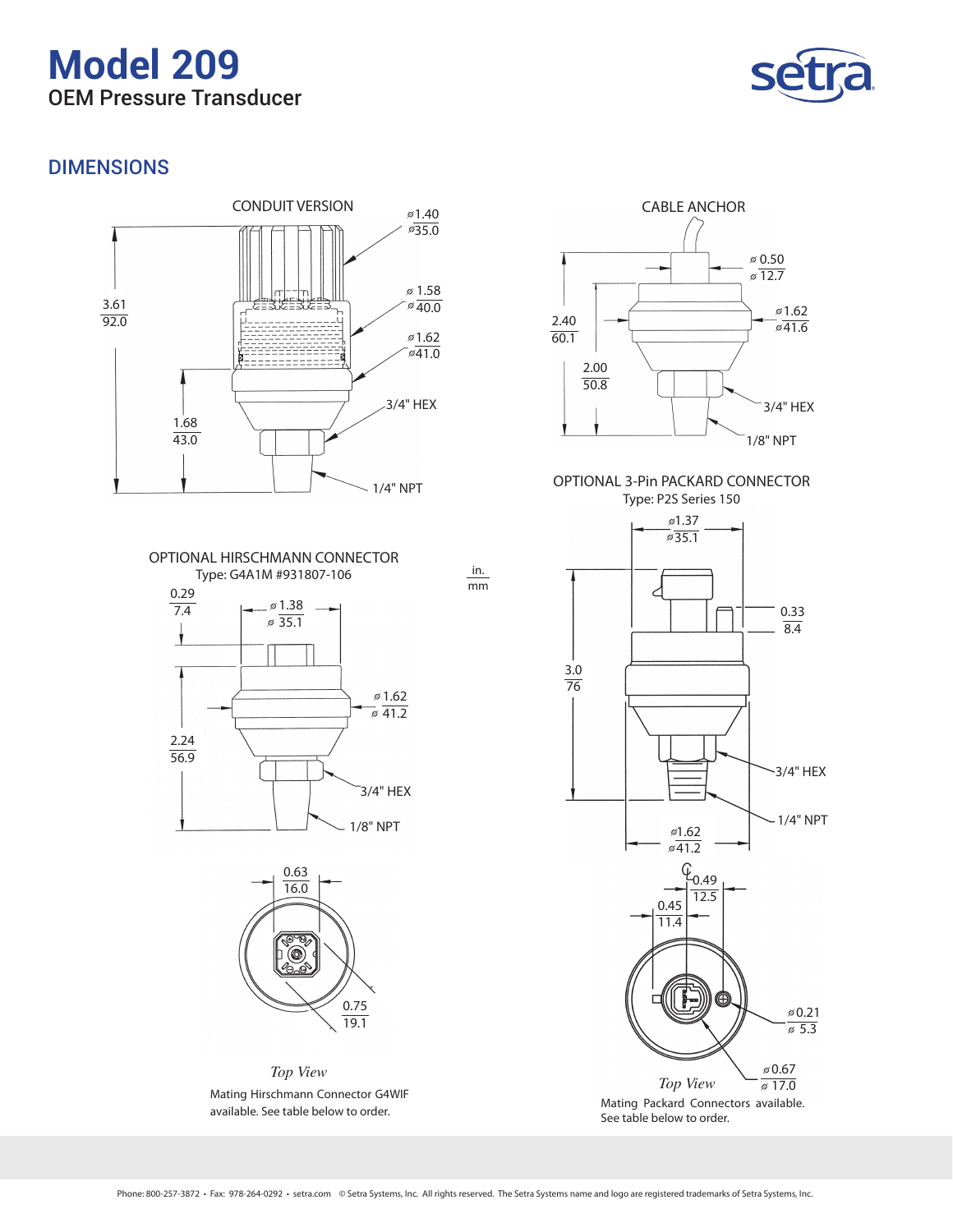

#### WIRING

#### CABLE ANCHOR

Voltage Output

The Model 209 voltage output is a 3-wire circuit. If the 209 is supplied with 2 feet of cable, the electrical connection is as follows:



#### Current Output

The Model 209 True 2-wire device. If the 209 is supplied with 2 feet of cable, the electrical connection is as follows:



#### CONDUIT VERSION

Voltage Current





#### 3-PIN PACKARD CONNECTOR







Top View: 4-Pin Packard Connector Type: Metri-Pack 150